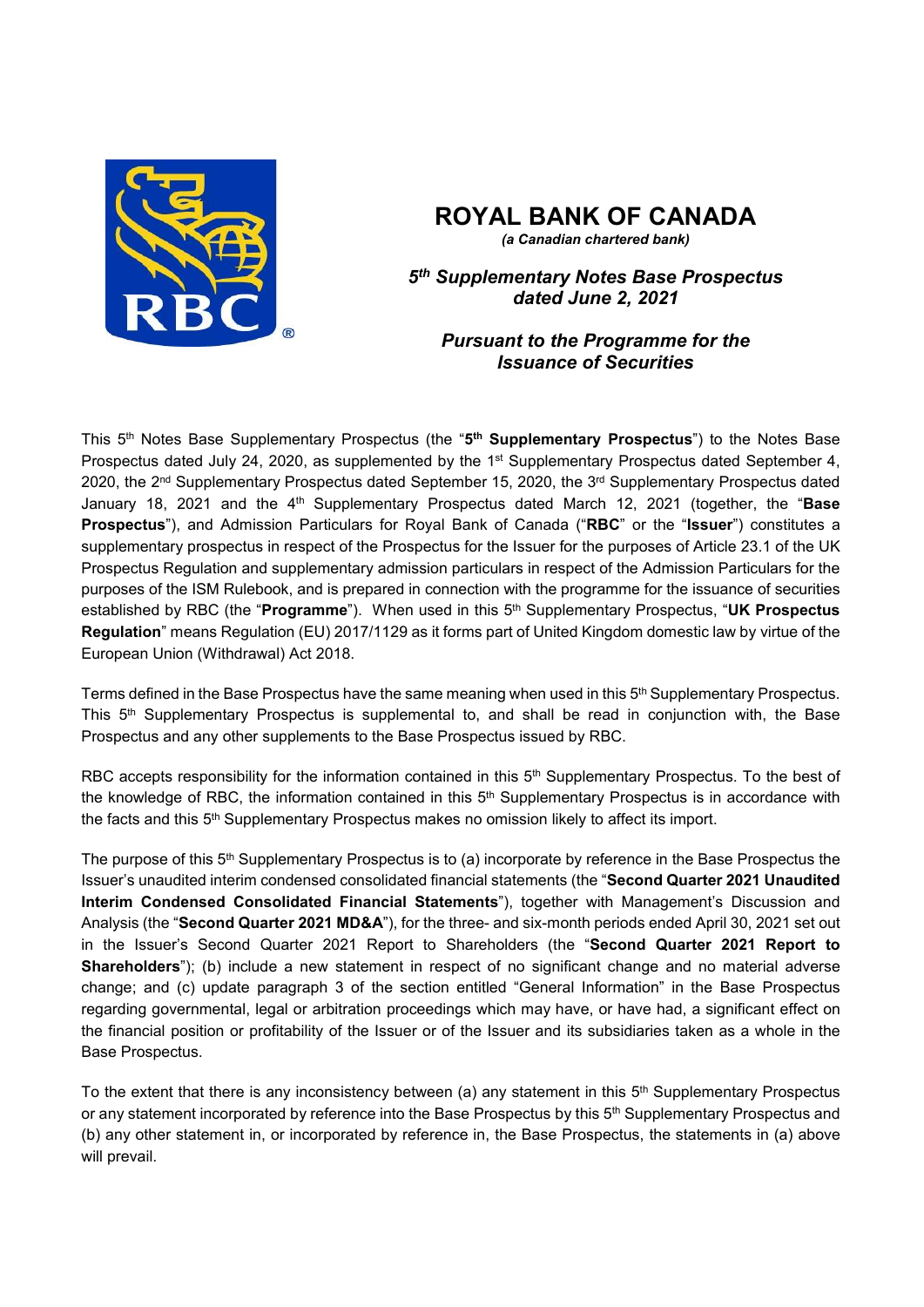Save as disclosed in this 5<sup>th</sup> Supplementary Prospectus or in the Second Quarter 2021 Report to Shareholders incorporated by reference in the Base Prospectus by virtue of this 5 th Supplementary Prospectus, no significant new factor, material mistake or material inaccuracy relating to the information included in the Base Prospectus which may affect the assessment of Notes issued under the Programme has arisen or been noted, as the case may be, since approval by the Financial Conduct Authority (the "**FCA**") of the 4 th Supplementary Prospectus dated March 12, 2021.

## **DOCUMENTS INCORPORATED BY REFERENCE**

The Second Quarter 2021 Unaudited Interim Condensed Consolidated Financial Statements, together with the Second Quarter 2021 MD&A, set out on pages 2 through 82 (excluding page 51 of the same) of the Second Quarter 2021 Report to Shareholders are, by virtue of this 5<sup>th</sup> Supplementary Prospectus, incorporated in, and form part of, the Base Prospectus. The remainder of the Second Quarter 2021 Report to Shareholders is either covered elsewhere in the Base Prospectus or is not relevant for investors.

The Second Quarter 2021 Report to Shareholders, which includes the Second Quarter 2021 Unaudited Interim Condensed Consolidated Financial Statements and Second Quarter 2021 MD&A, is available for viewing at:

#### *https://www.rbc.com/investor-relations/\_assets-custom/pdf/2021q2\_report.pdf*

The Second Quarter 2021 Report to Shareholders, which includes the Second Quarter 2021 Unaudited Interim Condensed Consolidated Financial Statements and Second Quarter 2021 MD&A, has been filed with the National Storage Mechanism and is available for viewing at *https://data.fca.org.uk/#/nsm/nationalstoragemechanism* and has been announced via the Regulatory News Service operated by the London Stock Exchange.

For the avoidance of doubt, any document incorporated by reference in the Second Quarter 2021 Unaudited Interim Condensed Consolidated Financial Statements, Second Quarter 2021 MD&A and Second Quarter 2021 Report to Shareholders shall not form part of this 5<sup>th</sup> Supplementary Prospectus for the purposes of the UK Prospectus Regulation, or the ISM Rulebook except where such information or other documents are specifically incorporated by reference in or attached to this 5<sup>th</sup> Supplementary Prospectus.

Copies of this 5<sup>th</sup> Supplementary Prospectus, the Base Prospectus and the documents incorporated by reference in either of these can be (1) viewed on the Issuer's website maintained in respect of the Programme at *https://www.rbc.com/investor-relations/european-senior-notes-program.html* (2) obtained on written request and without charge from the Issuer at 20th Floor, 200 Bay Street, Toronto, Ontario, Canada M5J 2J5, Attention Senior Vice President, Wholesale Finance and Investor Relations and from the office of the Issuing and Paying Agent, The Bank of New York Mellon, London Branch, One Canada Square, London E14 5AL, England, Attention: Manager, EMEA Corporate & Sovereign Department and (3) viewed on the website of the Regulatory News Service operated by the London Stock Exchange at *http://www.londonstockexchange.com/exchange/news/market-news/market-news-home.html* under the name of the Issuer and the headline "Publication of Prospectus". Copies of the Issuer's periodic financial reporting can also be viewed by accessing the Issuer's disclosure documents through the Internet on the Canadian System for Electronic Document Analysis and Retrieval at *http://www.SEDAR.com* (an internet based securities regulatory filing system). Any websites included in this 5<sup>th</sup> Supplementary Prospectus other than in respect of the information incorporated by reference are for information purposes only and do not form part of this  $5<sup>th</sup>$ Supplementary Prospectus or the Base Prospectus and the FCA has neither scrutinised or approved the information contained therein.